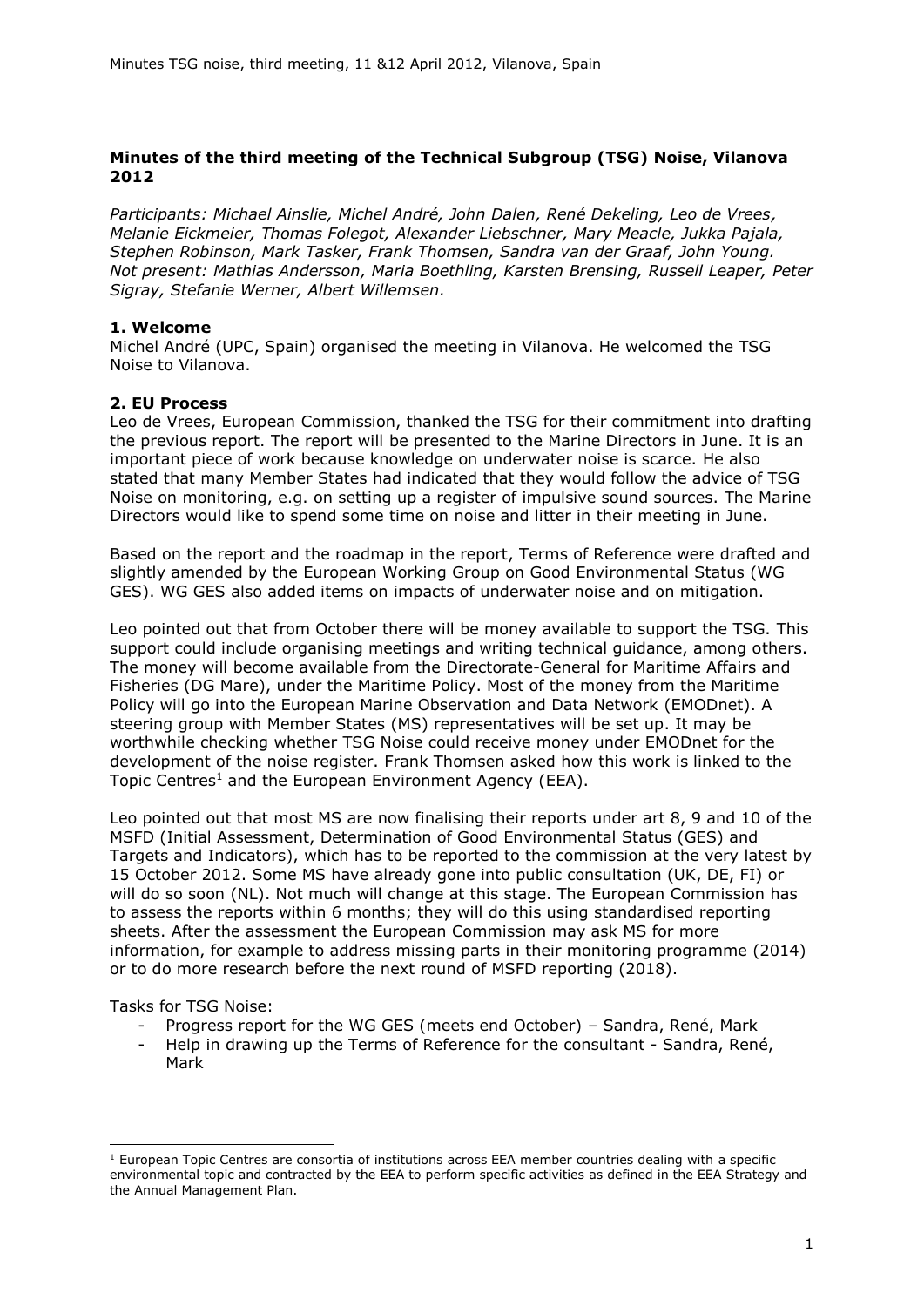# **3. Work plan and priorities**

Sandra explained that, among the tasks in the work programme, the development of monitoring guidance has the highest priority. MS need to have a monitoring programme running in 2014, for most MS this means that the planning has to start early 2013. All other tasks are either ongoing work or will be useful at a later stage of the MSFD process; therefore those will be addressed in 2013 and beyond.

In a short discussion the following points were addressed:

- The monitoring will be set-up as a surveillance system. It is meant to look at what is there, the interpretation will follow at a later stage.
- In addition to this there may be more monitoring in a research context to increase the knowledge of impacts of noise on biota. This is needed for target setting, probably before 2018.
- The two indicators are addressing two impacts of noise that Task Group 11 (TG11) found to be significant: masking and avoidance. This is the starting point for our work.

## **4. Monitoring guidance for impulsive noise**

René Dekeling summarised the conclusions that have been reached during the previous year, (see also chapter 3 of the report of TSG Noise 2012).

- Indicator 11.1.1 addresses considerable displacement
- A quantitative description of GES is not possible at the moment
- Purpose of the indicator is to assess the pressure
- There is a proposal for a noise register

The main item that has not been resolved and that needs to be considered in this meeting are thresholds for inclusion of sounds in the Register. This threshold was not agreed in 2011.

An example for a noise register was provided as Annex 6 in TSG Noise 2012 report. Some items still need to be clarified, including:

- Time and spatial scale
- Level of detail on activities and how much is disclosed (for example national security data)
- Planning

### *What sources to include*

There is general agreement that seismic survey, pile-driving, sonar and acoustic deterrent devices are noise-sources that should be included in the register.

There is still a question on whether or not explosions should be included. These are impulsive sounds, but usually they are only single pulses and it is not clear whether such a sound will lead to displacement. This decision should best be made by TSG Noise so that all MS do the same.

Another issue is national security data. One member indicated that their navy is reluctant to give access to national security data. The advice of TSG Noise implies that it is preferred that all noise sources are taken up in the register, however, this can only be on a voluntary basis. Mark Tasker noted that these sources are only a very small proportion of the total of relevant impulsive sounds in European Seas.

TSG Noise agrees that ideally all pulses should be in the register. TSG Noise therefore advises that explosions and national security data should be included in the register, on a voluntary basis. Whether or not explosions, and other noise sources, should be regulated under the MSFD should be decided at a later stage.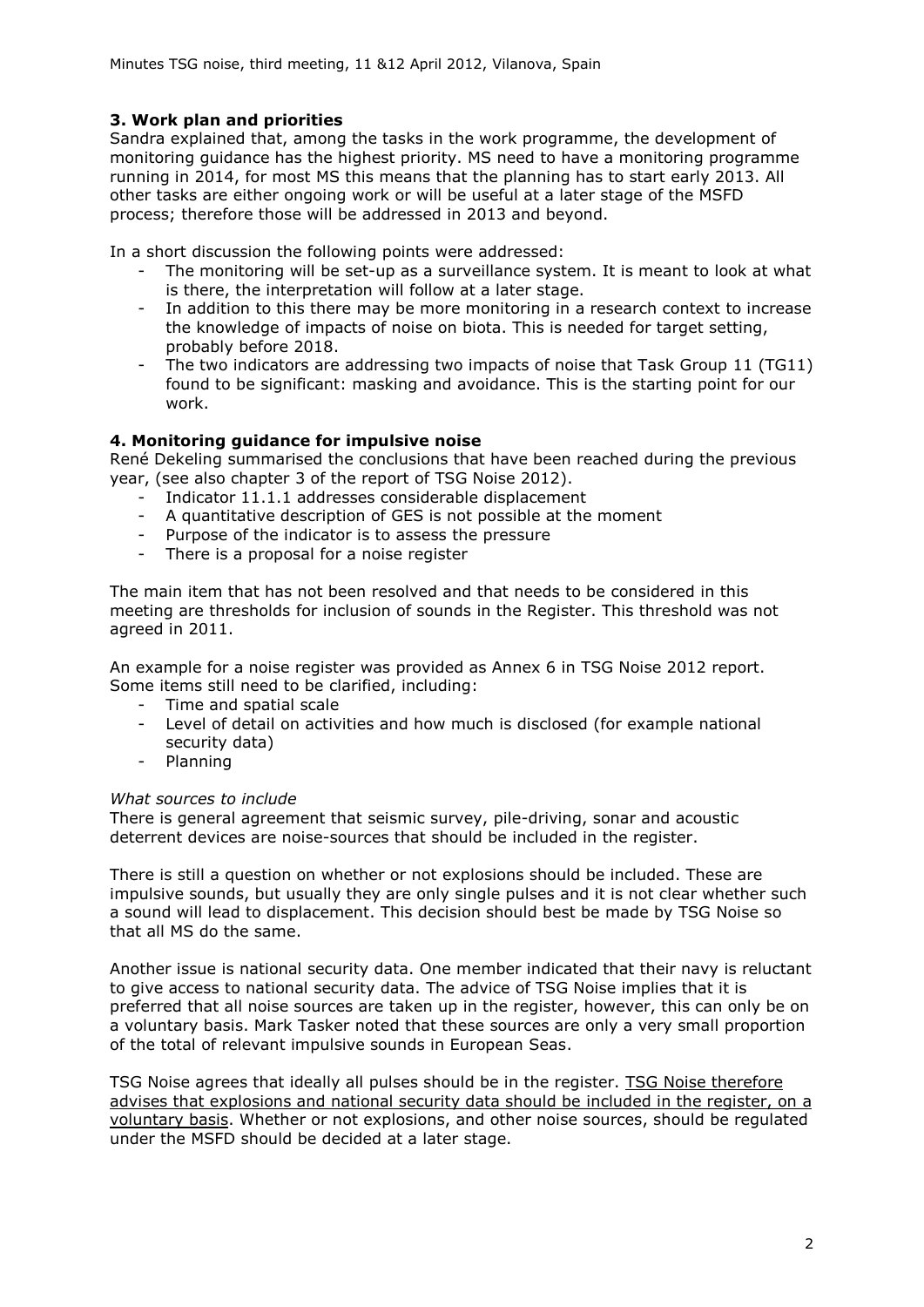In addition it was noted that some MS apply some kind of Environmental Impact Assessment (EIA-not necessarily public) for explosives.

### *What to register*

Mark Tasker introduced this agenda-item. In the report an example of a noise register is given in Annex 6. To set up a noise register that can be used by all MS it is necessary to know what is already available. It would be wise for TSG noise to evaluate more than one attempt to set up a noise register before we provide advice. TSG Noise notes that the problem in MS is that the data are not usually in the same place within MS and they are not necessarily in an easily useable format. In the UK, the only MS to have attempted to set up a register so far, it took months to convert the data into a consistent and useable format.

It is noted that in the UK probably 80 % of the pulse-days are from seismic surveys, most else is pile-driving. If any data from the navy or on explosions are currently not available and are excluded, it will not change the overall picture very much.

Ideally, TSG Noise should have a national contact person from each MS to supply the data. A suggestion is to get names in OSPAR. TSG Noise agreed that René Dekeling and Sandra van der Graaf will try to get names of MS contacts at the OSPAR-Environment Impact of Human Activities Committee (EIHA) meeting next week in The Hague. Mark Tasker will function as a contact point, in case MS have questions.

TSG Noise noticed that there may be a need for more detail in the register than only the pulse-day level, suggested by TG11. For example not only the day, but also the number of noise-producing events, and the source level of each; if this information is available then it could be recorded and may be useful at a later stage. Further information would be helpful in both of the roles of the register: recording what has happened and acting as a potential planning tool for future activities

TSG Noise concluded that a register should, if possible and feasible, contain more information than just pulse-days. It could most usefully contain more information on each pulse-generating activity.

# *Thresholds*

Michael Ainslie presented a way forward to set thresholds. All members noted the approach set out in this presentation<sup>2</sup> and agreed that further investigations are necessary. This provides a framework for choosing thresholds and explain to people what has been done. TSG Noise noted that the register should stay simple and practical for use by MS. The thresholds discussed are thresholds for taking up sources in the register, it is important to note that these are not thresholds for GES.

In the discussion also the following points were noted:

- TG11 took Southall criteria (for received sound) and took a precautionary approach to ensure that if a marine mammal was at the sound source, it would not be affected. The first TSG report [vd Graaf et al, Feb 2012] confirmed that Indicator 11.1.1 is about source level (or proxy) and not received level.
- MS can always chose to do more than is proposed by TSG Noise
- The threshold should not overlook some sources. Needs to be scientifically and needs to address all important relevant sources.
- We should use best judgement. The number we pick will be wrong, we have to start somewhere. This has been done before.

<sup>-</sup><sup>2</sup> Ppt file is available on request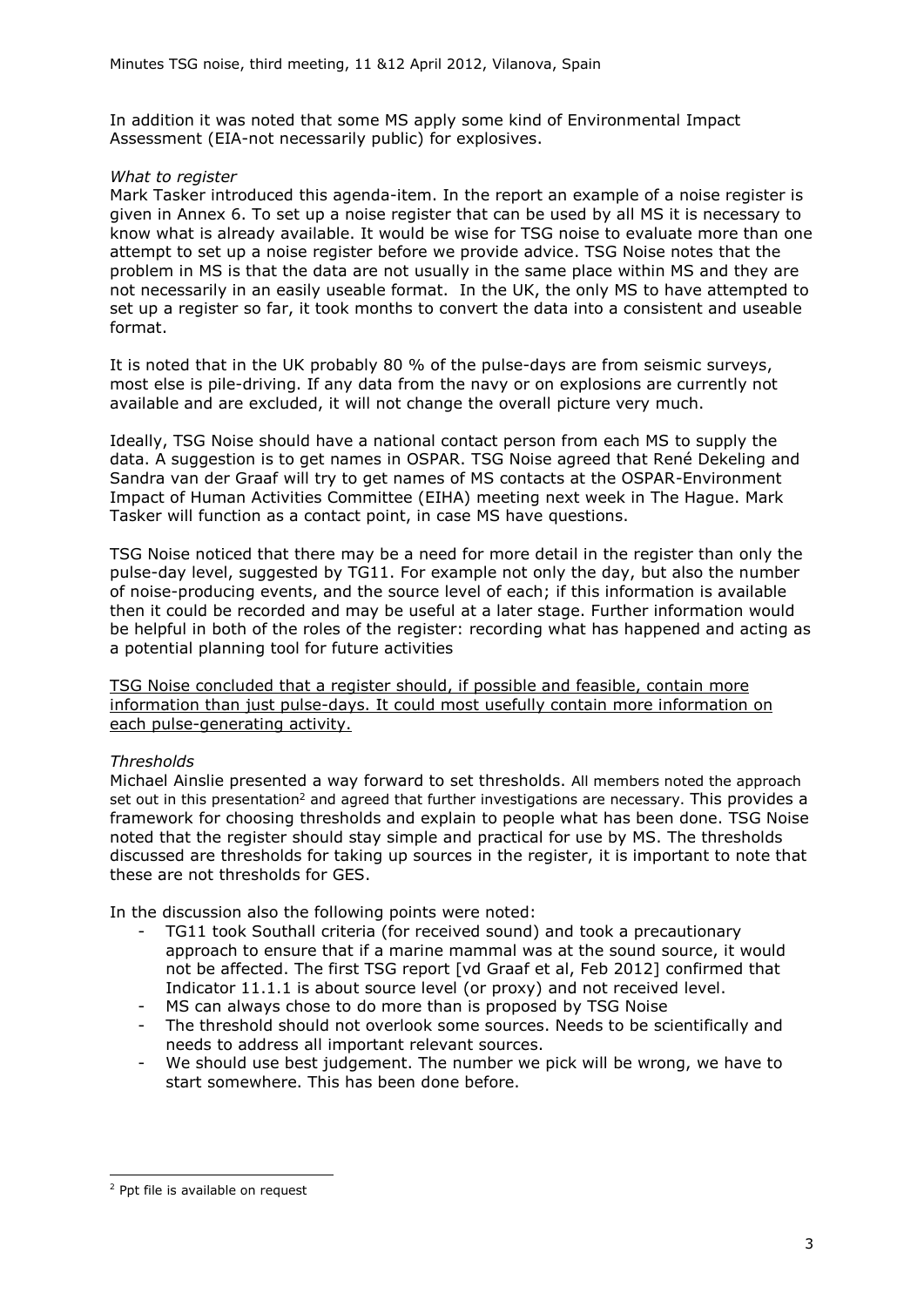TSG Noise concludes that:

- There should be a low threshold for taking up data in the noise register. The threshold is kept low, not for defining significance, but to leave out sources that are definitely not significant. A small subgroup will work further with the proposal from Michael Ainslie on setting the definitive threshold for this register.
- A distinction would be made between the threshold for the noise register and that for the Indicator 11.1.1. The latter can be higher than that in the register but not lower, because the purpose of the register is to provide data for the Indicator.
- In the register this will be combined with actual information, TSG Noise will decide what extra information to store.
- Registration in (eg 10 dB (equivalent)) bins

# **5. Monitoring guidance for ambient noise**

Mike van der Schaar from Michel André's lab joined this discussion.

Frank Thomsen presented the results from TSG Noise's 2012 report. Some items for the guidance were addressed in this report, some were partly addressed and one was not addressed.

Partly addressed:

- use of sound mapping and modelling
- guidance on baseline
- guidance on analysis

Not addressed: number, location and distribution of measuring locations

Several members gave overviews of projects that they or their MS are involved in (Mary Meacle- Ireland, Michel André – LIDO, Thomas Folegot – modelling sound, Melanie Eickmeier – German project, Jukka – Baltic sea and ice cover)

Leo de Vrees explained that WG GES is preparing a common understanding document for art 9 & 10. WG GES is still working on issues relating to geographical scale, there may be a workshop in September on this issue.

### *Analysis*

The commission decision states that a yearly average should be used. In the report of the TSG Noise this is specified as the arithmetic mean of the squared pressure.

A small subgroup led by Michael Ainslie and Michel André will discuss averaging and will come up with a conclusion within one month.

### *Number, location and distribution of measuring locations*

After a discussion about whether TSG Noise should suggest where measuring locations could be or whether TSG Noise should provide MS with a set of rules, it was concluded that TSG Noise will define a set of common rules for the choice of measuring locations and will set an example by applying the rules to a subregion. TSG Noise cannot define exact locations, since this is the responsibility of the MS. In the first TSG Noise report it was advised that MS within a subregion work together to set up an ambient noise monitoring system.

Frank Thomsen and Michel André will draft a first set of common rules. An initial set was discussed during the meeting:

rule 1: in a high intensity areas: not in the shipping lane but in a region influenced by one or more shipping lanes, but not so close that it would be influenced by a strategic decision to re-route one or more shipping lanes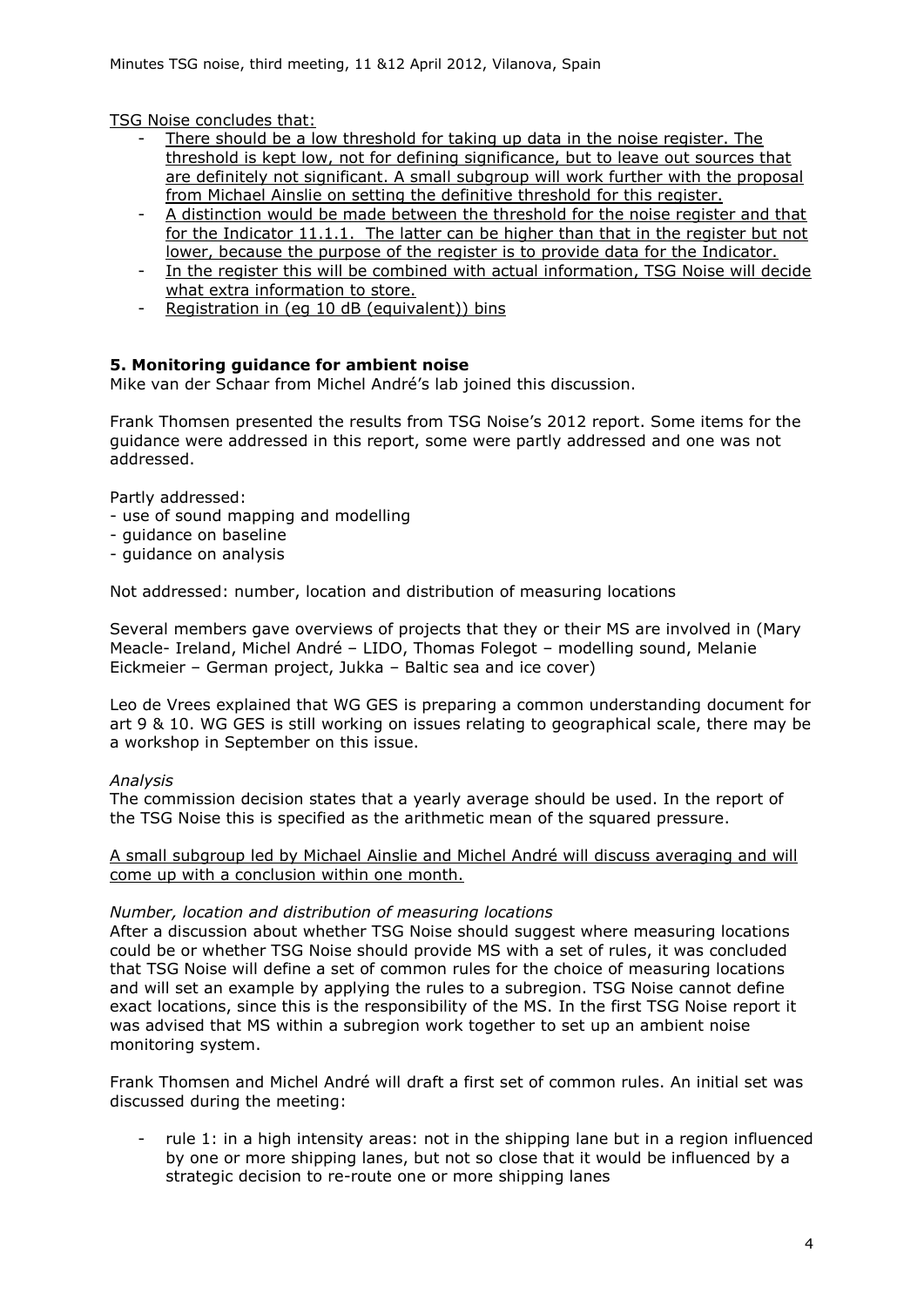- rule 2: when in shelf seas, the hydrophone should be mounted near the seafloor
- rule 3: areas with lower intensity of trawl fishing are preferred (if these exist!)
- rule 4: try to avoid areas where shipping noise is heavily influenced by supply vessels (to oil platforms) and ferry routes
- rule 5: replication, some redundancy is needed
- rule 6: we need to monitor on places that can be considered to be representative for sea areas.
- rule 7: collectively work together within acoustic basins

Further points mentioned:

- acoustic basins may be different from regional seas
- look at systems already in place
- whether or not to use sensitive areas or marine protected areas (MPAs): the main view here is that the indicator is a pressure-indicator, and is about trends. If a trend is detected in an area it could also say something about the trend in nearby areas (for example an MPA).
- Make use of existing underwater communication cables to reduce costs.

The meeting concludes that it would be best to work out a specific case, i.e. monitoring in one specific basin. Options include e.g. English Channel, North Sea, Baltic, or Mediterranean. Michael Ainslie indicated that he has a project where a PhD-candidate will work on sound maps for the North Sea, so this is an opportunity to have capacity available to work out the case for the North Sea.

# **6. Other**

## *O1 GES and targets*

Mary described the work of OSPAR ICG-MSFD (ICG-MSFD 12/3/1 page 27). OSPAR has set a qualitative description of GES. Most OSPAR Contracting Parties have said they will use this description in their 2012 reports. A high level qualitative target has been proposed for impulsive noise, this is very close to the UK target.

Sandra explains that the work of TSG Noise on GES and targets will be for a later stage of MSFD implementation. A baseline and more information are needed to set GES related targets.

# *O2 Paper from Karsten Brensing*

TSG Noise concluded that the paper provided by Karsten Brensing is a helpful overview of ongoing projects. However the meeting does not see any point in agreeing or disagreeing with the projects. The group offered to add further relevant projects to the list.

René Dekeling and Mark Tasker will make an initial reaction and check it with Alexander Liebschner and forward to Karsten Brensing.

The way forward for this work package will be discussed at the next meeting. In the meantime all TSG Noise members should share any new information that comes available on the sharepoint site. René Dekeling noted that there are already websites that already act to share information, an interesting, relatively new, site is:

[www.aquaticacousticarchive.com,](http://www.aquaticacousticarchive.com/) initiated and sponsored by the Scientific Committee on Oceanic Research.

### *O3 Additional indicators*

This work was postponed to the next meeting. The group that signed up to work on this work package should draft a proposal ahead of the next meeting.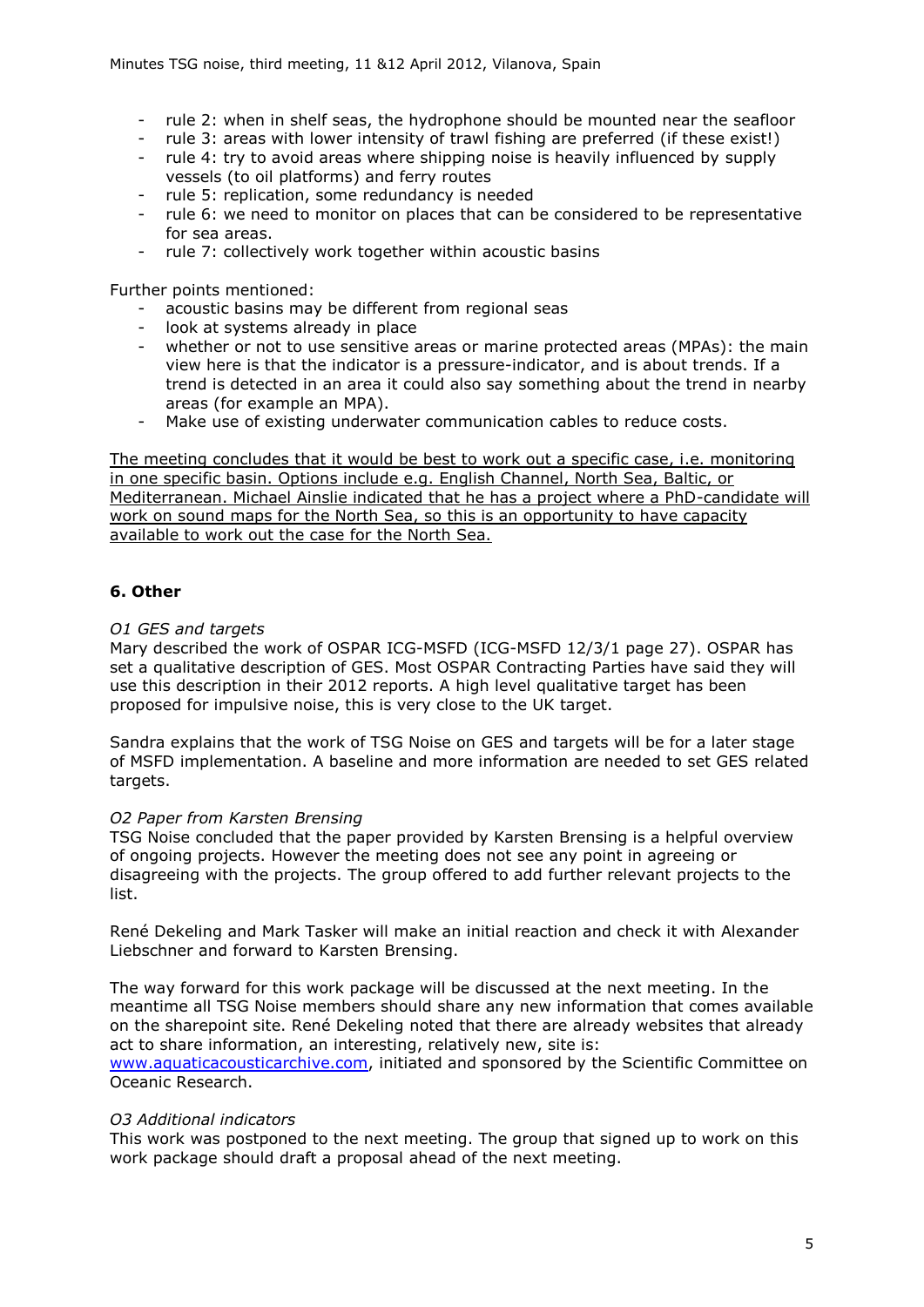The overall feeling is that there may be work to be done, however, this has a lower priority. Some work is also being done by others. TSG Noise members will share any background material that comes to their attention on the sharepoint site.

Leo de Vrees pointed out that Germany has prepared (for the OSPAR Environmental Impact of Human Activities Committee - EIHA) guidance on Best Available Techniques (BAT) and Best Environmental Practise (BEP) for cable laying and operation. This may be useful when addressing electromagnetics. EIHA agreed to recommend the guidance for adoption and publication by OSPAR 2012. Once published, the document will be made available on the website.

### *O4 Mapping*

This work packages overlaps with M2 on ambient noise. Work on this item was postponed to the next meeting. The group that signed up to work on this work package should draft a proposal ahead of the next meeting. It should aim not to overlap with work that is done under M2.

### *O5 Mitigation*

TSG Noise noted that work on mitigation is also ongoing in OSPAR. A document on mitigation has been discussed at the OSPAR EIHA meeting. An OSPAR drafting group will take forward work during 2012/13, placing an emphasis on establishing a detailed inventory of mitigation techniques and then developing selected mitigation strategies.

Leo de Vrees explained again that the priority of TSG Noise is monitoring. A next step in the MSFD is setting up measures (2015). The Terms of Reference for the group are for 2012/2013 and beyond. This work item can be postponed.

Other members of the TSG Noise expressed the feeling that the TSG Noise does not have the right expertise for this work item. TSG Noise is an expert group. This work would require on the one hand more expertise on engineering (for example of ships and air guns) and the cost of implementing suggested measures and on the other hand more policy-related expertise. The group could in the future, however, indicate what noise sources should be lowered to reach GES. The technical details on how this is done should be left to engineers.

TSG Noise decided to let OSPAR know that TSG Noise will not work on this item in 2012; this will be communicated by René Dekeling and Sandra van der Graaf at the OSPAR EIHA meeting in Den Haag. TSG Noise will follow developments in OSPAR.

### **7. Cooperation with other groups**

TSG Noise discussed several processes that are currently ongoing:

### *International Organization for Standardization (ISO) TC43 and TC8*:

ISO develops and publishes international standards. Within ISO there is a technical committee (TC43) that is responsible for the standards in the field of acoustics. Since 2011 there is a new sub-committee (SC3) dedicated to underwater sounds. A Publicly Available Specification (PAS)) on measurement of underwater sound from ships. has been published by this sub-committee (WG1 of SC3), which is now working on a Draft International Standard (DIS) that on completion is intended to replace the PAS. It is also important that a standard will come into force on general terminology for underwater sound. The TNO-report of 2011 (Ainslie, 2011) has widely been distributed in European countries and was recommended by TSG Noise. It would be practicable for MSs if a new ISO standard on acoustic terminology was to be based on this report, which is the result of cooperation in 7 EU countries and the US.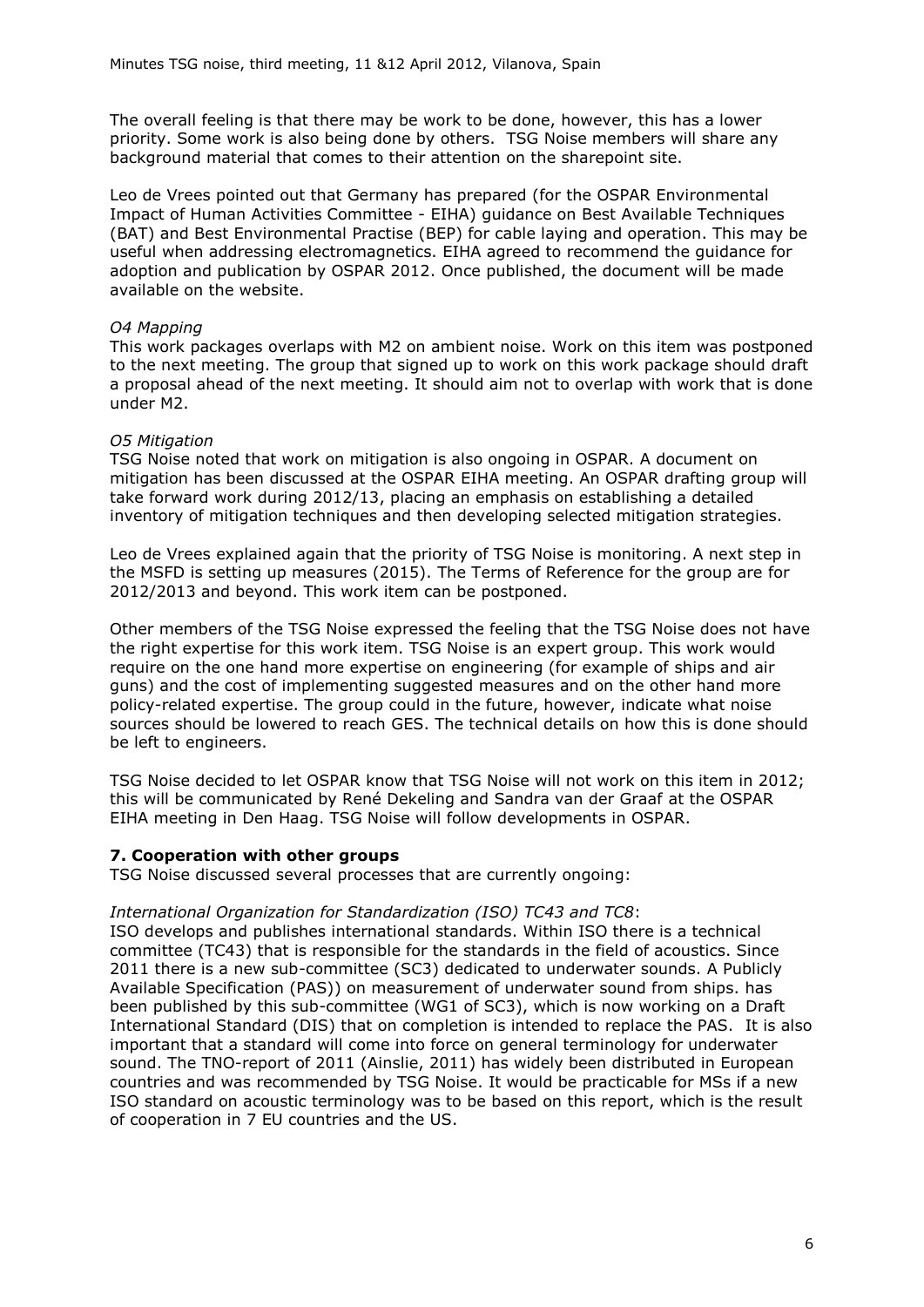There is a separate technical committee for maritime technology (TC8). A separate Draft International Standard (DIS) for measuring radiated sound from ships is in preparation by TC8.

### *Shipping Noise*

SILENV: This is a European project on shipping noise, conclusion out in September – short report during next meeting. At a later stage Aquo and Sonic projects on shipping noise will start.

### *CEDA or WODA working group:*

CEDA (Central Dredging Association) represents a variety of dredging companies. CEDA published position paper last year. This report contains an advice on best management with regard to Environmental Impact Assessment (EIA).

*Further messages for OSPAR EIHA (beyond that listed above)*:

ask for data or contact names for the impulsive noise register

## *The International Quiet Ocean Experiment (IQOE)*

This is an initiative that started in the United States (2010); a second meeting was held at UNESCO in Paris in 2011. A science plan addressing the impact of underwater sound at the global scale was drawn up. There is some concern that this initiative is too US oriented; René Dekeling explained that a number of people have contributed to this science plan. He has proposed that IQOE would explicitly support the goal of achieving GES under MSFD.

René Dekeling will send the report of TSG Noise report to the IQOE-group, including the TNO report of 2011 (Ainslie, 2011)

## *NOAA:*

In US two working groups have been established, one on underwater sound mapping, the other on cetacean mapping. These groups will convene in Washington on 23 and 24 May. Michael Ainslie will get in touch with the sound mapping group to initiate information exchange.

*There is a NATO working group on marine mammal protection*: Implication of MSFD should be discussed in that group, René is member of this group and already proposed this to the chair of this group.

### **8. Disseminate results of the group**

Michel André noted that countries that are not involved in TSG Noise in general have difficulty accessing the results of TSG Noise. He indicated that Southern countries were thinking of organising a workshop.

The group indicated that this should preferably be organised top-down by the EC. A workshop could be organised later this year or early next year to inform Southern and Eastern countries.

TSG Noise will offer (to Marine Directors in June) to help organise a workshop to inform MS on the work of TSG Noise to help in disseminating the results.

# **9. Planning**

In the meeting the work packages were split into sub-work packages. For each package a lead, a group and a deadline were defined (Annex 1). TSG Noise members who were not present at the meeting can put their names up for the work packages.

The next meeting of TSG Noise will be on 3 and 4 October 2012 (travel 2<sup>nd</sup> October) in Ireland (most likely Dublin).